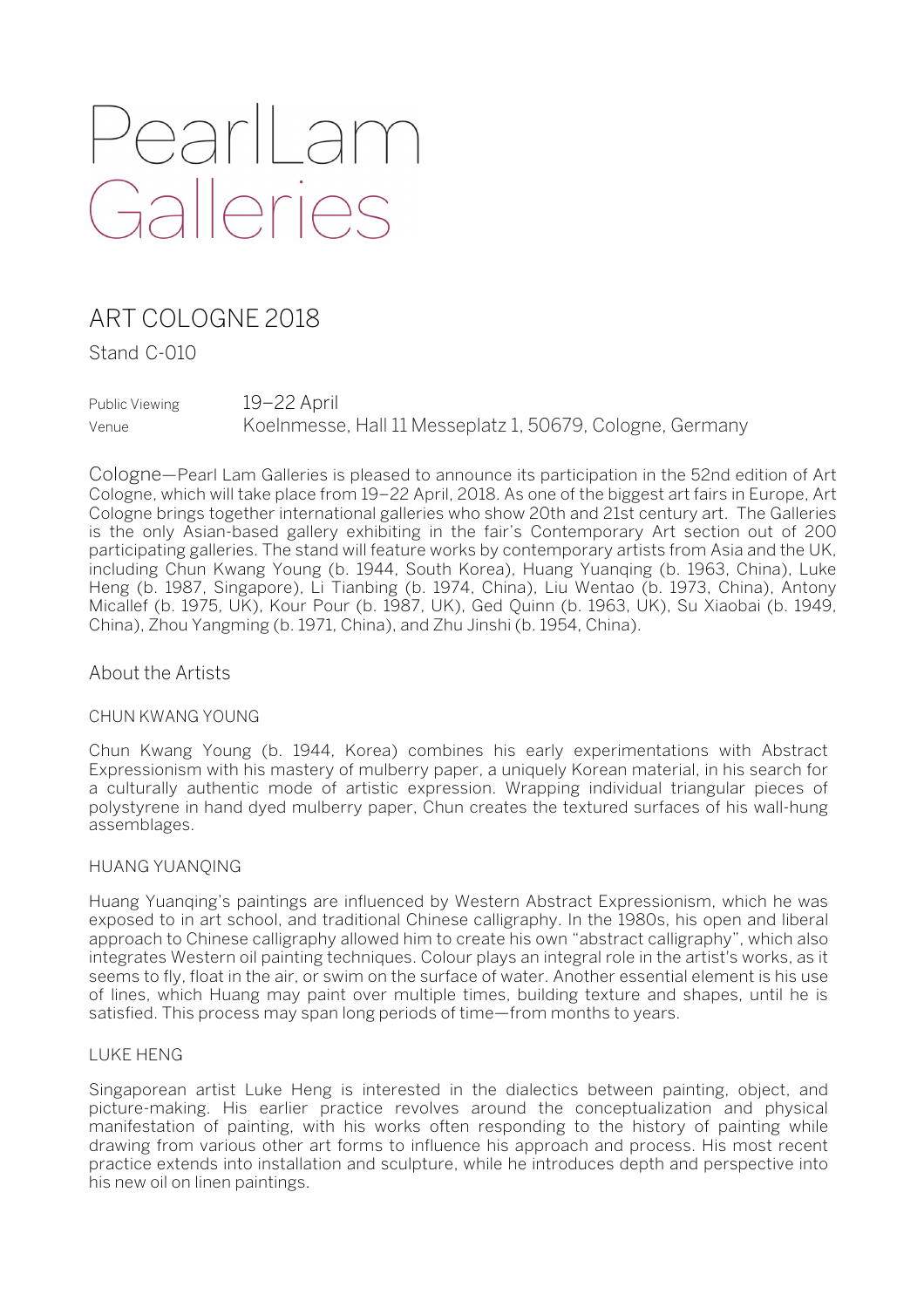# LI TIANBING

Chinese artist Li Tianbing's latest series of works, which includes the painting *Street Violence*, addresses social conflicts that often lead to violence, resulting from the increasing polarization between the rich and poor. He is interested in representing the moment where the physical conflict is at its height, where the scene becomes a visual blur and is almost fragmented or even abstract in painted appearance.

#### LIU WENTAO

By interweaving simple straight lines on the flat canvas, Liu Wentao creates a material conversation and superposition between his pencil drawings. The refraction of light caused by the lead's texture interacts with the diverse, three-dimensional geometrical canvas frames, using a minimalist method to present the transformation of light and space to the viewer. As an experimenter of form, Liu Wentao regards the void of the canvas as the starting point of his works. Liu's dark pencil strokes are not created to manufacture meaning; instead, they endlessly contribute to a combined dialectical relationship between "nothingness" and "presence".

#### ANTONY MICALLEF

Known for his visually charged figure paintings, Antony Micallef's series of works in his 2016 exhibition *Raw Intent* are a complete departure from his earlier artworks. He builds up a relief-like surface with heavy paint to depict a figurative mass in front of a muted background. By using an impasto technique, the material is pushed to its extreme and blurs our reading of painting and sculpture. Through the use of tools such as scrapers and palette knives, Micallef literally twists the paint to further distort the depicted figure in the hope of realizing an embodiment that will "breathe" on its own.

#### KOUR POUR

Kour Pour's series of carpet paintings, which take months to prepare, are inspired by an early education in textiles from his Iranian-born father. Each design is highly labour-intensive and incorporates a range of techniques, including scrupulous hand painting, silkscreen printing, and applying paint layers with a broomstick, sanding down, and repainting. Pour's most recent series of paintings uses geometric abstraction to investigate issues of appropriation and originality. Lying in between a Persian miniature painting and an American or European minimal geometric painting, expressing different cultures and time periods. The image is silkscreened and painted over with geometrical shapes.

#### GED QUINN

Ged Quin is known for his densely layered paintings that transform art historical techniques into contemporary experience. His paintings critique cultural icons through intervention, rather than through strict representation, with concepts of historicity and the collapse of boundaries between the internal and external, all working in definite ways to generate a stimulating political and cultural dialogue. He works in meticulous detail and executes his paintings with extraordinary technical skill. Multiple histories, narratives, and mythological emblems collide. The interplay of elements drawn from Western cultural history, mythology, philosophy, and the imagination create an engagement with the viewer that challenges and plays with preconceived notions of beauty and art.

#### SU XIAOBAI

Su Xiaobai is one of China's most distinctive painters. From 1985–87, he studied oil painting at the Central Academy of Fine Arts in Beijing. In 1987, he received a scholarship to study at the Kunstakademie in Dusseldorf, where he was exposed to avant-garde Western art. During the 1990s, his work became progressively less figurative, and following his return to China in 2003, it has increasingly focused on essential characteristics of colour, shape, and surface. Su's works straddle sculpture and painting. Ranging from shell-like finishes to sensuous, curved profiles and abraded textures, they exist entirely on their own terms, exuding their own history, character, and independent presence.